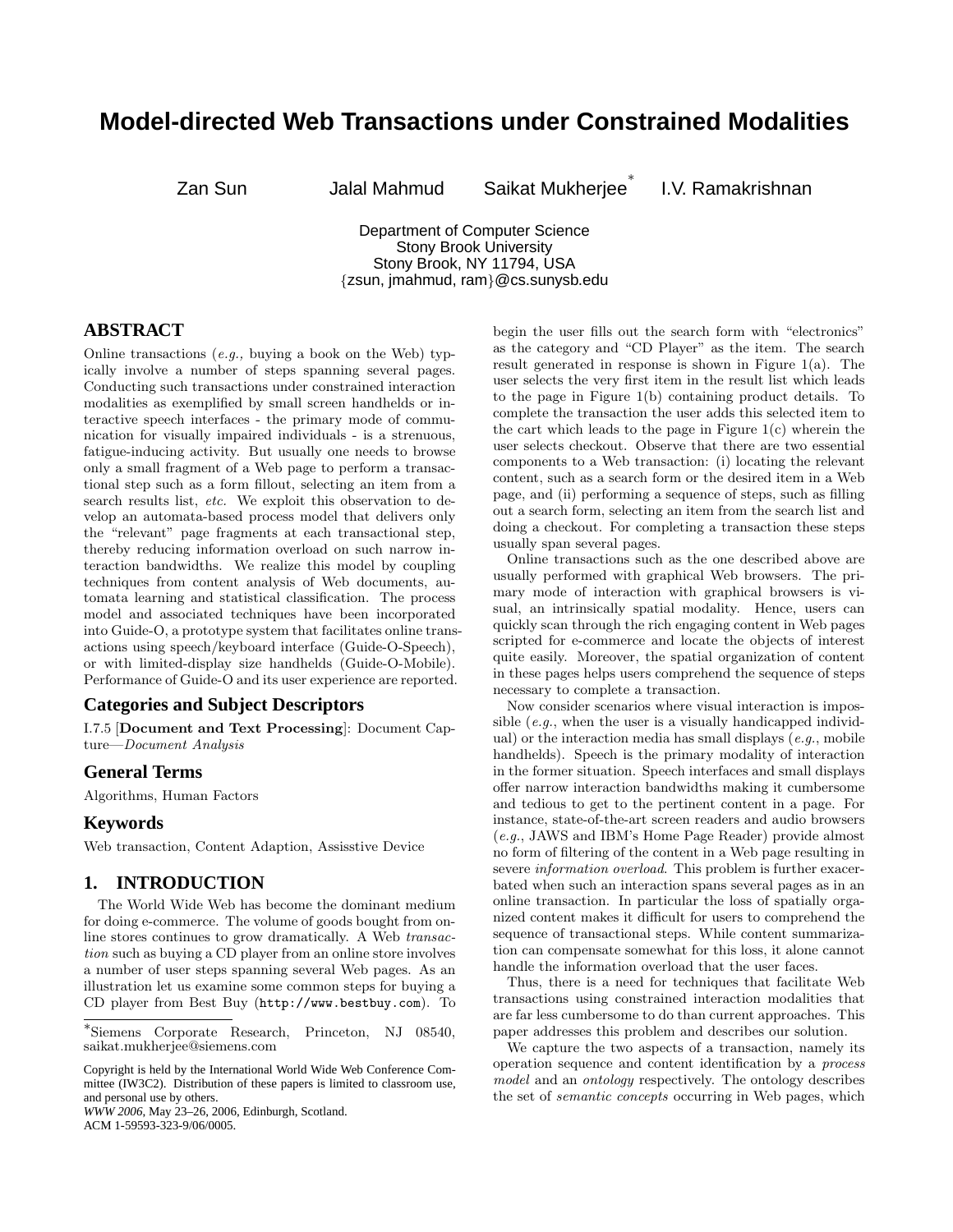

Figure 1: A Web Transaction Example

are considered essential for conducting Web transactions in a particular domain. The circled elements in Figure 1 are examples of such concepts. The process model is a deterministic finite automata (DFA) that captures the set of transactional sequences. Each state, representing an atomic operation in a transaction, is associated with a set of semantic concepts drawn from the ontology. When the model makes a transition to a state during the course of a transaction, a Web page is provided to the state as an input. If the concepts associated with the state are present in the page, then they alone are identified and presented to the user. For instance, if the page shown in Figure  $1(a)$  is given as the input to a state associated with the concepts "Item Taxonomy" and "Search Result" only the two circled items in the figure will be identified and presented to the user. Since transactions are essentially interactive, we associate each concept with a user operation, e.g., the *submit\_searchform* operation with the "Search Form" concept. Each such operation results in a state transition and a sequence of operations constitutes a Web transaction. Thus coupling content semantics with model-directed navigation can overcome the information overload problem by delivering relevant content at every step of the transaction.

Our approach to semantic concept identification in Web pages is built upon our previous work [18] where we had proposed a technique for partitioning a page's content into segments constituting concept instances. It uses a combination of structural analysis of the page and machine learning. We adopt it for the problem addressed in this paper and enhance its learning component to produce more robust statistical models of semantic concepts. It is noteworthy to point out that the use of content semantics, as opposed to syntax based techniques for identifying concepts makes it more robust to structural variations in the pages and scalable over Web sources that share similar content semantics.

We also use automata learning techniques (see [19] for a survey) to construct process models from training sequences generated from real Web transactions. The use of process models for online transactions bears similarities to the emerging Web services paradigm for conducting automated transactions. But the fundamental difference is that our technique works on Web pages instead of services exposed by a service provider (see Section 6 for detailed comparison).

The rest of this paper is organized as follows: In Section 2, we describe a user scenario and the architecture of Guide-O, a prototype system that we implemented based on the techniques detailed in this paper. Currently, Guide-O can be configured to work with speech (Guide-O-Speech) or with small display handhelds (Guide-O-Mobile). In Section 3 we formalize the process model and describe its implementation using DFA learning techniques. Content analysis techniques for semantic concept identification appear in Section 4. Quantitative experimental evaluation of the two Guide-O configurations as well as qualitative user experience appear in Section 5. Related work appears in Section 6 and we conclude the paper in Section 7.

## **2. THE GUIDE-O SYSTEM**

#### **2.1 Use Scenario**

Alice, who is a visually impaired individual, is planning on replacing her broken CD player with a new one from Best Buy. To begin, she speaks Best Buy's URL to Guide-O. After retrieving the home page Guide-O analyzes this page, extracts the two concepts in it, namely "Item Taxonomy" (the circled item on the left in Figure  $1(a)$ ) and "Search" Form" (the circled item on the top of Figure 1) and asks Alice to choose one of them. Alice says "Search Form" and in response Guide-O reads out the drop-down items in the search form pausing briefly after each item. Alice can pick an item at any time by either saying the item name or its number. Alice says "Electronics" and Guide-O prompts her for the electronic item she wishes to search for. Alice responds with "CD Player". Guide-O submits the search form filled with these two parameters that results in fetching the page containing the search results shown in Figure 1(a). Guide-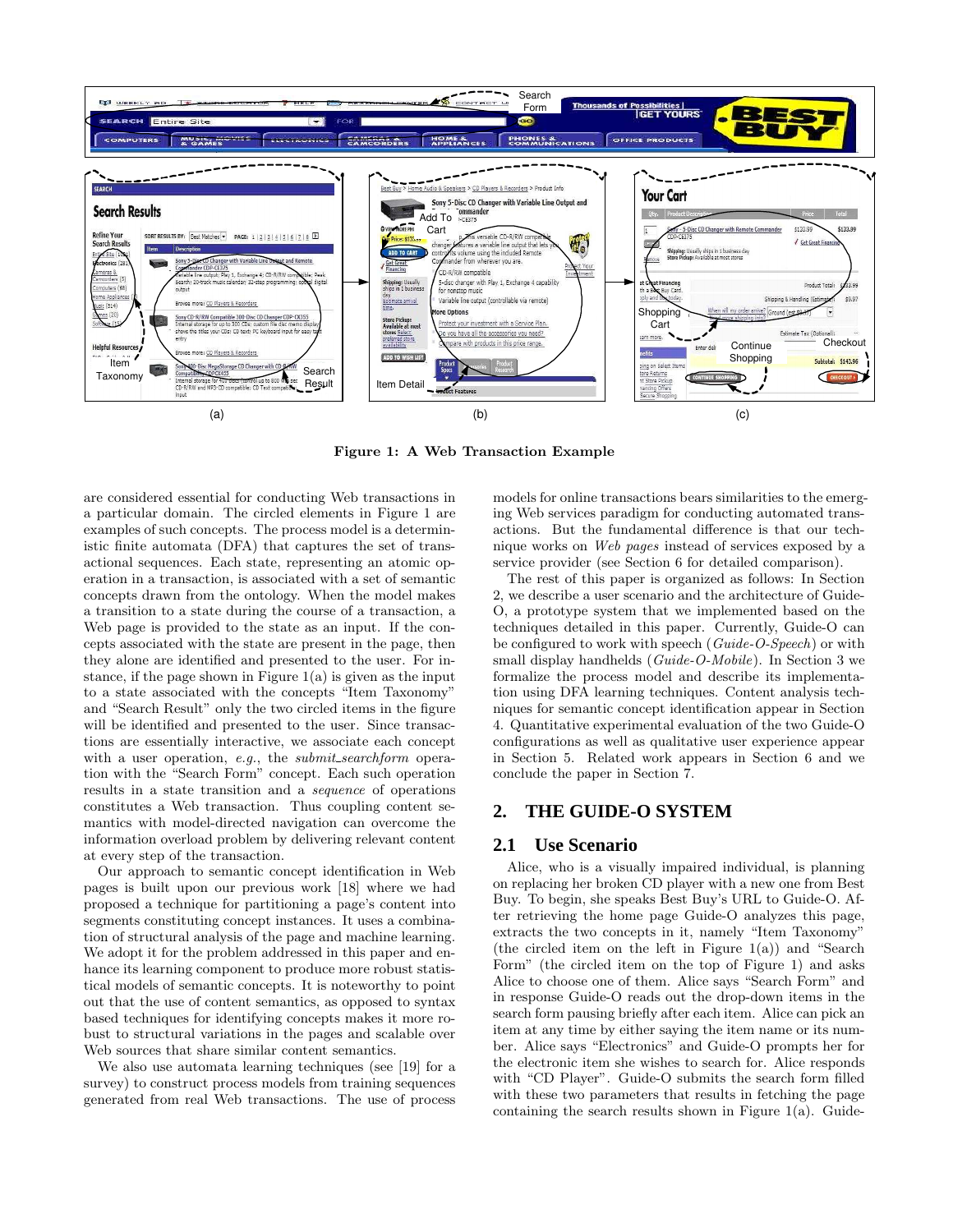

Figure 2: Guide-O System Architecture

O extracts the "Search Result " concept and begins reading out the brief description associated with each CD player in this list. Alice says "item 1" causing Guide-O to follow the link associated with the 1st player (CDP-CE375) in the list to the page containing a detailed description of this player (Figure 1(b)). In this page Guide-O extracts three concepts, namely "Search Form", "Item Detail" and "Add To Cart". Alice is asked if she wishes to hear the product details. When Alice responds in the affirmative Guide-O reads out the detailed description of the CD player she picked earlier. At the end Alice is asked if she wishes to add this to her shopping cart. Alice responds "yes". Guide-O follows the link labeled  $Add$  To Cart in Figure 1(b) to the page shown in Figure  $1(c)$ . In this page Guide-O extracts the concepts of "Search Form", "Shopping Cart", "Checkout" and "Continue Shopping". When presented with these choices Alice chooses "Checkout". To complete the transaction Alice must provide credit card information upon checkout. Its details have been omitted as they are quite similar to the form filling step described in the first step of the scenario. At any point Alice can also say any one of a set of generalpurpose navigation commands, such as "Back to top page", "Start over", "Repeat" (last item) or "Stop". Besides, on a laptop or desktop computer Alice could also use a keyboard in addition to speech to interact with Guide-O.

While the use scenario above illustrates how a user conducts Web transactions with Guide-O using speech, it can also be used to conduct such transactions with mobile handheld devices like PDAs where graphical interaction with a standard browser is not feasible because of their small screen size. Instead of displaying the entire Web page to the (sighted) user, Guide-O only displays the extracted concepts of a page. Since usually these are few in number with small content, they can be browsed more easily even under small screen size constraint.

### **2.2 Guide-O Architecture**

The architecture of Guide-O is shown in Figure 2. It can be configured to operate with speech/keyboard inputs (Guide-O-Speech – the one used by Alice) or with mobile handheld devices (Guide-O-Mobile). In the latter configuration the Interface Manager automatically generates a DHTML page to display the extracted concepts while for the former configuration it automatically generates a VoiceXML<sup>1</sup> dialog interface. We use freely available text-to-speech syn-

| $\overline{\mathrm{Concept}}$ | Operation                                    |
|-------------------------------|----------------------------------------------|
| Shopping Cart                 | view shoppingcart                            |
| Add To Cart                   | add_to_cart                                  |
| Edit Cart                     | update_cart                                  |
| Continue Shopping             | continue_shopping                            |
| Checkout                      | $\overline{\text{check}\text{-} \text{out}}$ |
| Search Form                   | submit_searchform                            |
| Search Result                 | item_select                                  |
| Item List                     | item_select                                  |
| Item Taxonomy                 | select_item_category                         |
| Item Detail                   | show_item_detail                             |
|                               |                                              |

Table 1: Concepts in Ontology.

thesizers and speech recognizers in Guide-O-Speech. We have developed a VoiceXML interpreter to handle both speech as well as keyboard inputs.

The Content Analyzer partitions an input Web page into homogeneous segments containing semantically related content elements (such as "Item Taxonomy", "Search Result" in Figure 1) and heterogeneous content segments (such as "Item Detail" in the figure). Using an underlying shallow ontology of concepts present in Web pages it classifies these segments to the concepts in the ontology and labels them with their names. (Section 4 describes the classification technique.) Table 1 shows concept names in our shallow ontology. Associated with each concept is an operation as shown in the table. When the user selects a concept in a state, the corresponding operation is invoked. The ontology also includes information for classification of page segments to concepts.

The Browser Object Interface fetches pages from Web servers. Special features include automatic form fillouts and retrieval of pages pointed to by navigable links, which requires execution of javascript.

The Process Model orchestrates all the actions that take place in Guide-O. In a state, it takes a URL as the input, calls the Browser Object Interface to fetch the page and the Content Analyzer to extract from the page the concepts that it expects. The extracted concepts are organized as a concept tree that is dispatched by the Process Model to the Interface Manager for presentation to the user. When the user selects a concept, it is sent to the Process Model as an operation on the concept. A state transition based on the operation is made and the cycle repeats.

The architecture described is in essence the runtime engine that drives the Guide-O system. The Process Model and the Concept Extractor in the engine are learned a priori in the learning component.

## **3. PROCESS MODEL**

Formally, our process model is defined as follows: Let  $C =$  ${c_0, c_1, \ldots}$  be a set of concepts, and  $I(c)$  denote the set c of concept instances. Let  $Q = \{q_0, q_1, ...\}$  be a set of states. With every state  $q_i$  we associate a set  $S_i \subseteq C$  of concepts. Let  $O = \{o_0, o_1, \ldots\}$  be a set of operations. An operation  $o_i$ can take parameters. A transition  $\delta$  is a function  $Q \times O \rightarrow$ Q, and a concept operation  $\rho$  is also a function  $C \to O$ . Operations label transitions, *i.e.*, if  $\delta(q_i, o) = q_i$  then *o* is the label on this transition. An operation  $o = \rho(c)$  is enabled in state  $q_i$  whenever the user selects an instance of  $c \in S_i$ and when it is enabled a transition is made from  $q_i$  to state  $q_j = \delta(q_i, o).$ 

<sup>1</sup>http://www.w3.org/TR/voicexml20/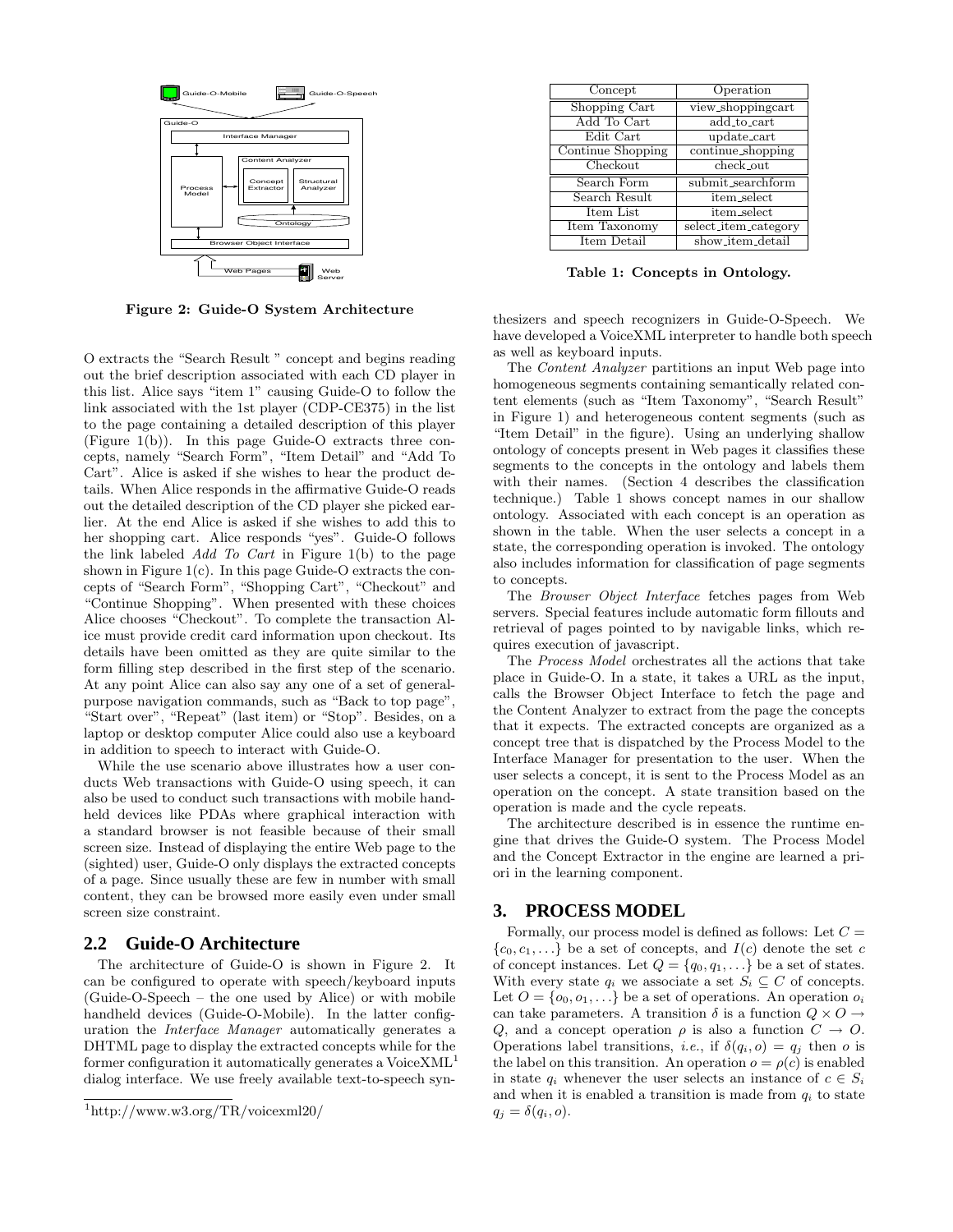

Figure 3: Process Model Example

Technically a concept instance is the occurrence of a concept in a Web page. For example, the circled items in Figure 1 are all concept instances. But for brevity we choose not to make this distinction explicitly and use concepts and concept instances interchangeably when referring to content segments in Web pages.

Figure 3 illustrates a process model. The concepts associated with the starting state  $q_1$  are "Item Taxonomy", "Item List", and "Search Form". This means that if these concept instances are present in the Web page given to  $q_1$  as its input, they will be extracted and presented to the user. User can select any of these concepts. When the user selects the "Search Form" concept he is required to supply the form input upon which the *submit\_searchform* operation is invoked. This amounts to submitting the form with the user-supplied form input. A Web page consisting of the search results is generated and a transition is made to  $q_3$ . As discussed in the use scenario in Section 2 we have omitted the payment steps following checkout. Hence  $q_6$  which is entered upon a check out operation is deemed as the final state.

#### **Process Model Learning**

We built the process model using DFA learning techniques, a thoroughly researched topic (see Section 6 for related work). In the DFA learning problem the training set consists of two sets of example strings, one labeled positive and the other negative. Only strings in the positive set are in the DFA's language. The objective is to construct a DFA that is consistent with respect to these two sets, i.e., it should accept strings in the positive set while rejecting those in the negative set. We adapted the heuristic in [20] for learning our process model, the choice being mainly dictated by its simplicity and low complexity.

The training sequences we used for learning the process model consist of strings whose elements are operations on concepts. The sequence  $\langle$  submit\_searchform, item\_select,  $add\_to\_cart$ ,  $check\_out >$  is one such example. These training sequences are (manually) labeled "completed" and "not completed". The positive example set  $(S+)$  consists of sequences labeled "completed" while the negative example set (S−) consists of those labeled "not completed".

We first construct a prefix tree automata as shown in Figure  $4(a)$  using only the examples in  $S<sup>+</sup>$ . In Figure  $4(a)$ , the sequence of operations along each root-to-leaf path constitutes a string in  $S+$ . For this example  $S-$  consists of the strings:  $\{, <sub>submit</sub> and <sub>1</sub> to_{cart},\}$ 



Figure 4: (a) A Prefix Automata. (b) Learned DFA

 $\leq$ submit\_searchform, check\_out $\gt$ ,  $\leq$ select\_item\_category, add  $-tocart, check\_out >$ . The prefix of every string in  $S+$  is associated with a unique state in the prefix tree. The prefixes are ordered and each state in the prefix tree automata is numbered by the position of its corresponding prefix string in this lexicographic order. Next we generalize the prefix tree automata by state merging. We choose state pairs  $(i, j)$ ,  $i < j$  as candidates for merging. The candidate pair  $(i, j)$ is merged if it results in a consistent automata. For example, merging the pair  $(1,2)$  is consistent whereas  $(3,4)$  is not merged as the resulting automata will accept the string  $\leq submit\_searchform, check\_out>$  in S−. The DFA that results upon termination of this merging process on the above example set is shown in Figure 4(b).

Since we do at most  $Q^2$  state mergings, where Q is the cardinality of S+, the time complexity is polynomial. In Section 5 experimental evaluation of the performance of the learned process model is presented.

## **4. CONTENT ANALYSIS**

Herein we describe the content analyzer module that extracts the relevant concepts. In a nutshell this is achieved by partitioning a Web page into segments of semantically related items and classifying them against concepts in the ontology. Below we provide an overview.

#### **The Approach**

It is based on our previous work on learning-based semantic analysis of Web content [18]. Briefly, the technique rests on three key steps: (i) inferring the logical structure of a Web page via structural analysis of its content, (ii) learning statistical models of semantic concepts using light-weight features extracted from both the content as well as its logical structure in a set of training Web pages, and (iii) applying these models on the logical structures of new Web pages to automatically identify concept instances.

- Structural Analysis: Structural analysis (see [18] for details) is based upon the observation that semantically related items in content-rich Web pages exhibit consistency in presentation style and spatial locality. Exploiting this observation, a pattern mining algorithm working bottom-up on the DOM tree of a Web page aggregates related content in subtrees. Briefly, the algorithm initially assigns types, reflecting similarities in structural presentation, to leaf nodes in the DOM tree and subsequently restructures the tree bottomup using pattern mining on type sequences. The DOM tree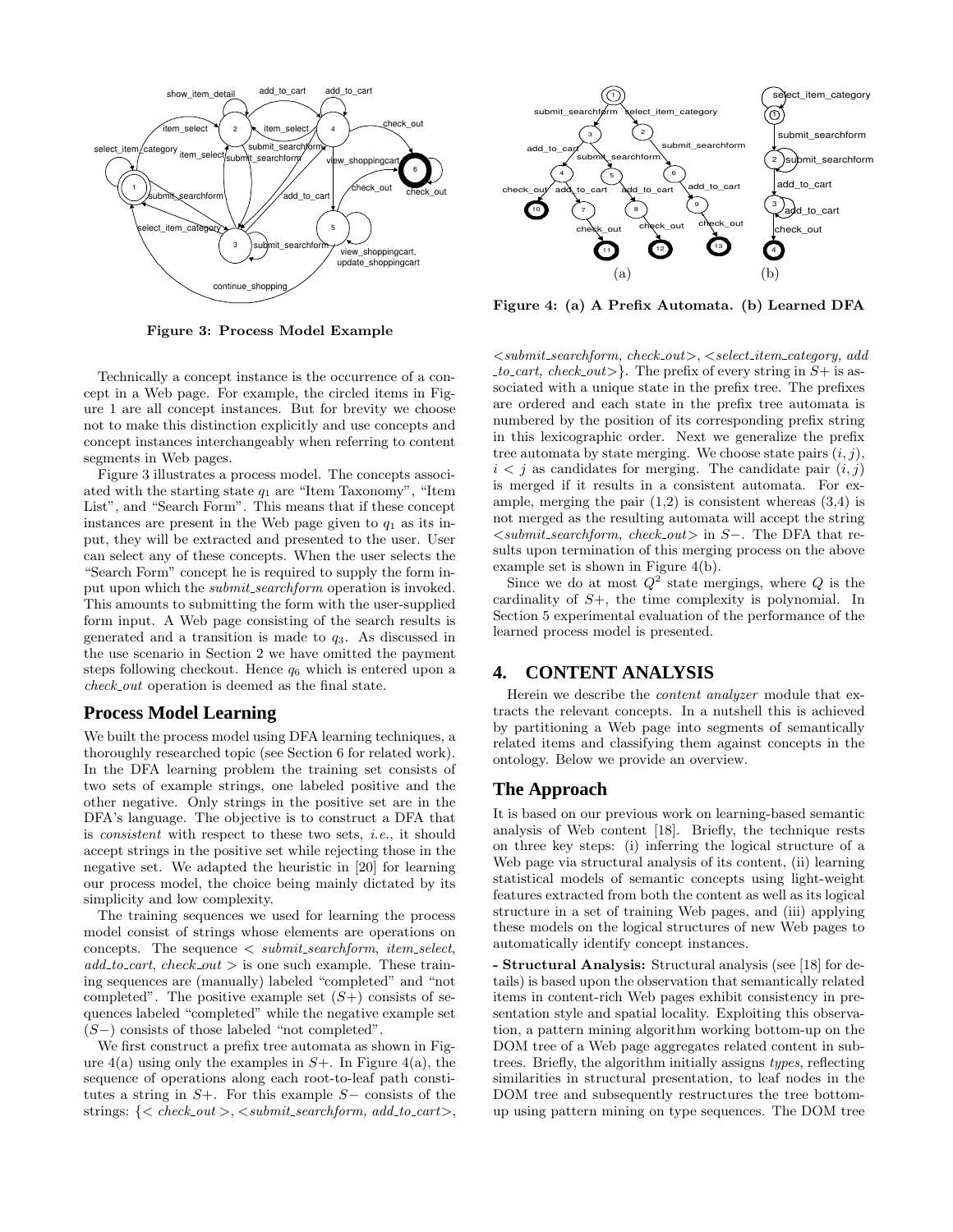

Figure 5: Structural Analysis of the Page in Fig 1(a)

fragment for the page in Figure  $1(a)$  is shown in Figure  $5(a)$ . The type of a leaf node is the concatenation of HTML tags on the root-to-leaf path and that of an internal node is composed from the types of its child nodes. In the restructured tree, known also as the partition tree, there are three classes of internal nodes: (i) group - which encapsulates repeating patterns in its immediate children type sequence, (ii) pattern - which captures each individual occurrence of the repeat, or (iii) block - when it is neither group nor pattern. Intuitively the subtree of a group node denotes homogenous content consisting of semantically related items. For example, observe how all the items in the search results list in Figure  $1(a)$ are rooted under the group node in the partition tree. The leaf nodes of the partition tree correspond to the leaf nodes in the original DOM tree and have content associated with them. The partition tree resulting from structural analysis of the DOM in Figure  $5(a)$  is shown Figure  $5(b)$ . The partition tree represents the logical organization of the page's content.

- Feature Extraction: The statistical concept models are based upon features extracted from the content of the partition trees. Given a partition tree node  $p, n_{f_i,p}$  denotes the frequency of occurrence of feature  $f_i$  in p. We use three different types of features in the analysis:

(i) Word features - These are features drawn from the text encapsulated within a partition tree node. For a leaf node in the partition tree, word features are drawn from its own text while for an internal partition tree node, the words present in all the leaves within the subtree rooted at it are aggregated. Stop words are ignored in both cases.  $n_{f_i,p}$  is the number of times  $f_i$  occurs in the text of  $p$ .

(ii) p-gram features - These are features representing the visual presentation of content. In content-rich Web pages, it is often the case that the presentation of a semantic concept exhibits similarity across sites. For instance, in Figure 1(b), each item is presented as a link with the item name, followed by a short text description, and ending with miscellaneous text information. Similar visual presentation can also be found on other sites. A p-gram feature captures these presentation similarities. The basic p-gram features are link, text, and image found in leaf partition tree nodes. Recall that, during structural analysis, pattern nodes aggregate every individual repeat in a type sequence. Since repeats are typically associated with similar visual presentation, complex p-gram features are constructed only at pattern nodes by concatenating the p-gram features of their immediate children nodes. Internal nodes aggregate basic



Figure 6: t-gram Features

and possibly complex p-grams from the subtrees rooted at them. Like word features,  $n_{f_i,p}$  is the number of times  $f_i$  occurs in the subtree rooted at  $p$ . For instance, in the left tree of Figure 6, the p-gram feature at the pattern node labeled "P" is  $\langle \text{text} \cdot \text{link} \rangle$ .

(iii) t-gram features - While p-gram features capture the visual presentation, t-gram features represent the structure of the partition tree. Recall that internal partition tree nodes can be either group, pattern, or block while link, text, and image are the different classes of leaf nodes. The structural arrangement of these classes of nodes also characterizes a concept and this is what is captured by t-gram features. Given a partition tree node with  $N$  nodes in its subtree, the complete structural arrangement within the node can be described in terms of a set of subtrees of  $k$   $(2 \leq k \leq N)$  nodes where each subtree is an arrangement of group, pattern, block, link, text, or image type nodes. Since enumerating all these subtrees has exponential complexity, we restrict our analysis to subtrees of 2 nodes. When  $k = 2$  the t-gram is essentially a parent-child feature. For instance, in Figure 6, when  $k = 2$  the t-gram feature space of the left tree is  $\{<\,G, P>, <\,P, Text>, <\,P, Link>\},$  and the right tree is  $\{, , \}$ , where G and B are labels of group and block nodes respectively.

- Concept Identification: A concept model consists of two components: (i) a probability distribution on the frequency of occurrence of the word, p-gram, and t-gram features, and (ii) a probability distribution on the number of nodes present in the entire subtree of a partition tree node. A collection of partition trees whose nodes are (manually) labeled as concept instances serve as the training set for learning the parameters of these distributions.

A maximum likelihood approach is used to model the distribution of a feature in a concept. Given a training set of L partition tree nodes identified as instances of concept  $c_i$ , the probability of occurrence of a feature  $f_i$  in  $c_i$  is defined using Laplace smoothing as:

$$
P(f_i|c_j) = \frac{\sum_{p \in L} n_{f_i, p} + 1}{\sum_{i=1}^{i=|F|} \sum_{p \in L} n_{f_i, p} + |F|}
$$

where  $n_{f_i,p}$  denotes the number of occurrences of  $f_i$  in partition node  $p$  and  $|F|$  is the total number of unique feature including word, p-grams, and t-grams. The number of nodes within the subtree of a partition tree node for a concept  $c_j$  is modeled as a Gaussian distribution with parameters mean  $u_{c_i}$  and variance  $\sigma_{c_i}$  defined as:

$$
\mu_{c_j} = \frac{\sum_{p \in L} |p|}{|L|}, \sigma_{c_j} = \sqrt{\frac{\sum_{p \in L} (|p| - \mu_{c_j})^2}{|L| - 1}}
$$

For new partition trees, the probability  $P(c_i | p)$  of a node p being an instance of concept  $c_j$  is proportional to  $P(p|c_j)$  as-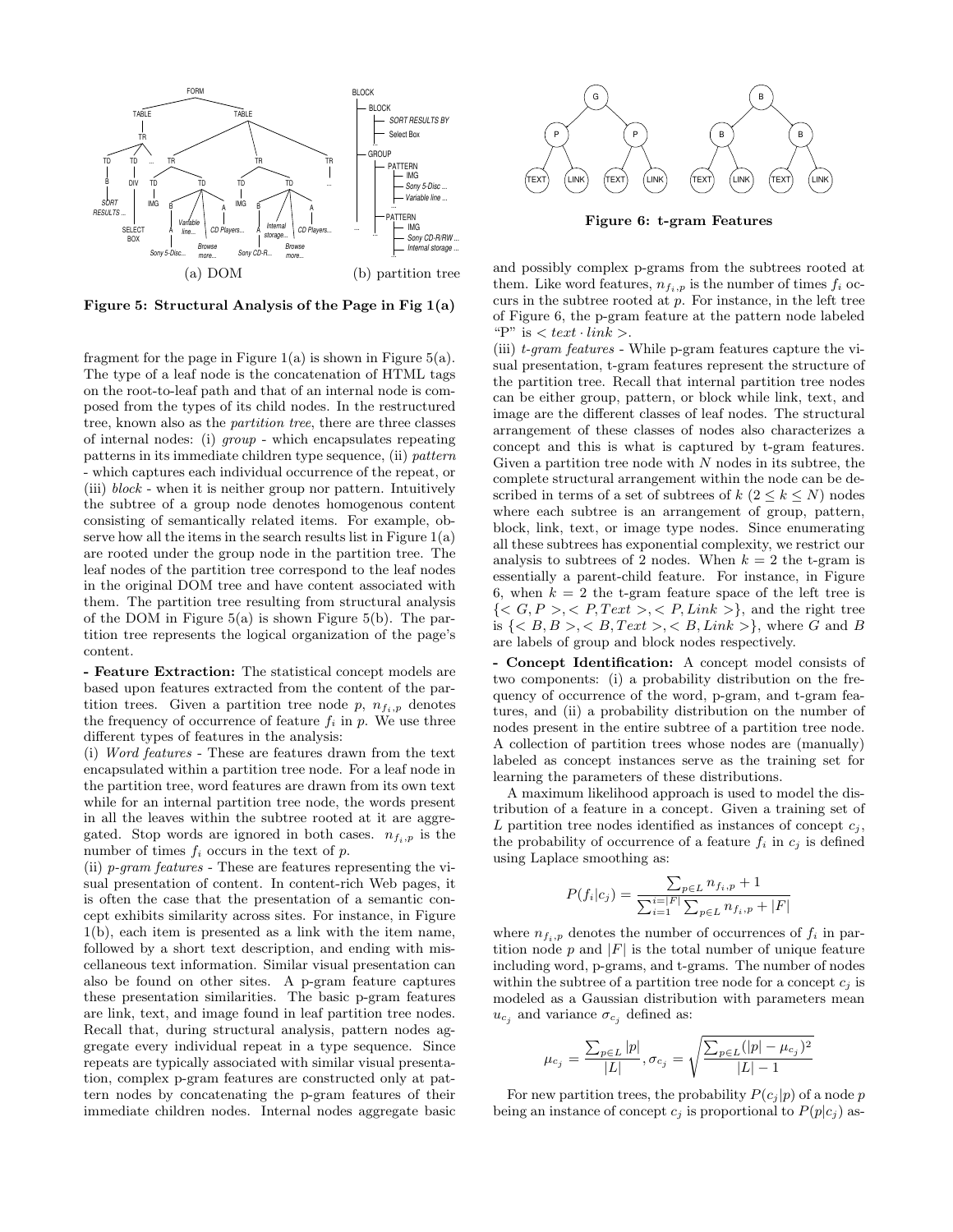

Figure 7: Extracted Concept Tree

suming an uniform distribution for  $P(c_i)$ . We use a modified multinomial distribution to model the likelihood  $P(p|c_i)$ :

$$
P(p|c_j) = (\frac{\overline{N}!}{N_{f_1,p}! \cdots N_{f_{|F|},p}!}) \times \prod_{i=1}^{i=|F|} P(f_i|c_j)^{N_{f_i,p}}
$$

where  $\overline{N} = K \times e^{(|p| - \mu_{c_j})^2/(2\sigma_{c_j}^2)}$ , with K being a normalized total feature frequency count, |p| being the total number of partition tree nodes within the subtree rooted at p, and  $N_{f_i,p}$ partition tree nodes within the subtree rooted at p, and  $N_{f_i,p}$ <br>is a scaled value of  $n_{f_i,p}$  such that  $\sum_i N_{f_i,p} = \overline{N}$ . Note that the above formulation of the likelihood takes into consideration both the *number of nodes* within  $p$  as well as the frequencies of the various features in the content encapsulated within p. This results in a tight coupling between content analysis and document structure during concept identification. The partition tree node with the maximum likelihood value is identified as the concept instance. The concept tree created with the identified concept instances is shown in Figure 7. Observe that the irrelevant content in the original DOM tree has been filtered.

## **5. EVALUATION**

Herein we report on the experimental evaluation of the learned process model, concept extraction and the integrated Guide-O system. Thirty Web sites spanning the three content domains of books, consumer electronics and office supplies were used in the evaluation. Many of these are wellestablished e-commerce sites.

To create the concepts in the ontology we did an analysis of the transactional activities done by users on the Web in each of the three domains. Based on the analysis we came up with an "inclusive" set of concepts in Table 1.

### **5.1 Process Model**

We collected 200 example transaction sequences from 30 Web sites. These were sequences whose elements are concept operations as illustrated in Figure 4. A number of CS graduate students were enlisted for this purpose. Specifically each student was told to do around 5 to 6 transactions with a Web browser and the sequences were generated by monitoring their browsing activities. They labeled a sequence as "completed" whenever they were able to complete the transaction; otherwise they labeled it as "not completed". We used 120 of these sequences spanning 15 Web sites (averaging 7 to 9 sequences per site) as the training set for learning the process model. The remaining 80 sequences drawn from the other sites were used for testing its performance. The learned model is shown in Figure 3. The first metric that we measured was its recall/precision<sup>2</sup>. They were  $90\%/96\%$  for





Figure 8: Recall for Concept Extraction.

the books domain, 86%/88% for the consumer electronics domain and 84%/92% for the office supplies domain. The second metric we measured was the number of transitions that remained to be completed when a transaction labeled "completed" in the test set failed to reach the final state. We observed that more than 50% of such failures ended one hop away from that state. This means that fast error recovery techniques can be designed with such a process model.

## **5.2 Concept Extraction**

We built a statistical concept model for each of the concepts in Table 1. Recall that the five concepts in the upper half of the table are generic for all the three domains whereas those in the lower half are domain-specific. For instance the feature set of a list of books differs from that of consumer electronic items. We built one model for each concept in the upper half of the table and three - one per domain – for each concept in the lower half.

The concept models were built using the techniques in Section 4. To build the model for each of the five generic concepts we collected 90 pages from 15 out of the 30 Web sites. For each of the domain specific concept we collected 30 Web pages from five Web sites that catered to that domain.

Note that pages containing more than one concept were shared during the building of the respective concept models. These models drive the concept extractor at runtime. We measured the recall<sup>3</sup> of the concept extractor for each concept in the ontology. Roughly 150 Web pages collected from all of these 30 Web sites were used as the test data. Figure 8 shows the recall values for all of the 10 concepts in each of the three domains.

An examination of the Web pages used in the testing revealed that the high recall rates (above 80% for "Item Taxonomy", "Search Form", "Add To Cart", "Edit Cart", "Continue Shopping" and "Checkout") are due to the high degree of consistency of the presentation styles of these concepts across all these Web sites. The low recall figures for the "Item Detail" (about 65% averaged over the three do-

completed transactions accepted by the model over the total number of completed transactions. For precision, this denominator becomes the total number of accepted transactions (completed and not completed).

<sup>3</sup> recall value for a concept is the ratio of the number of correctly labeled concept instances in Web pages over the actual number of concept instances present in them.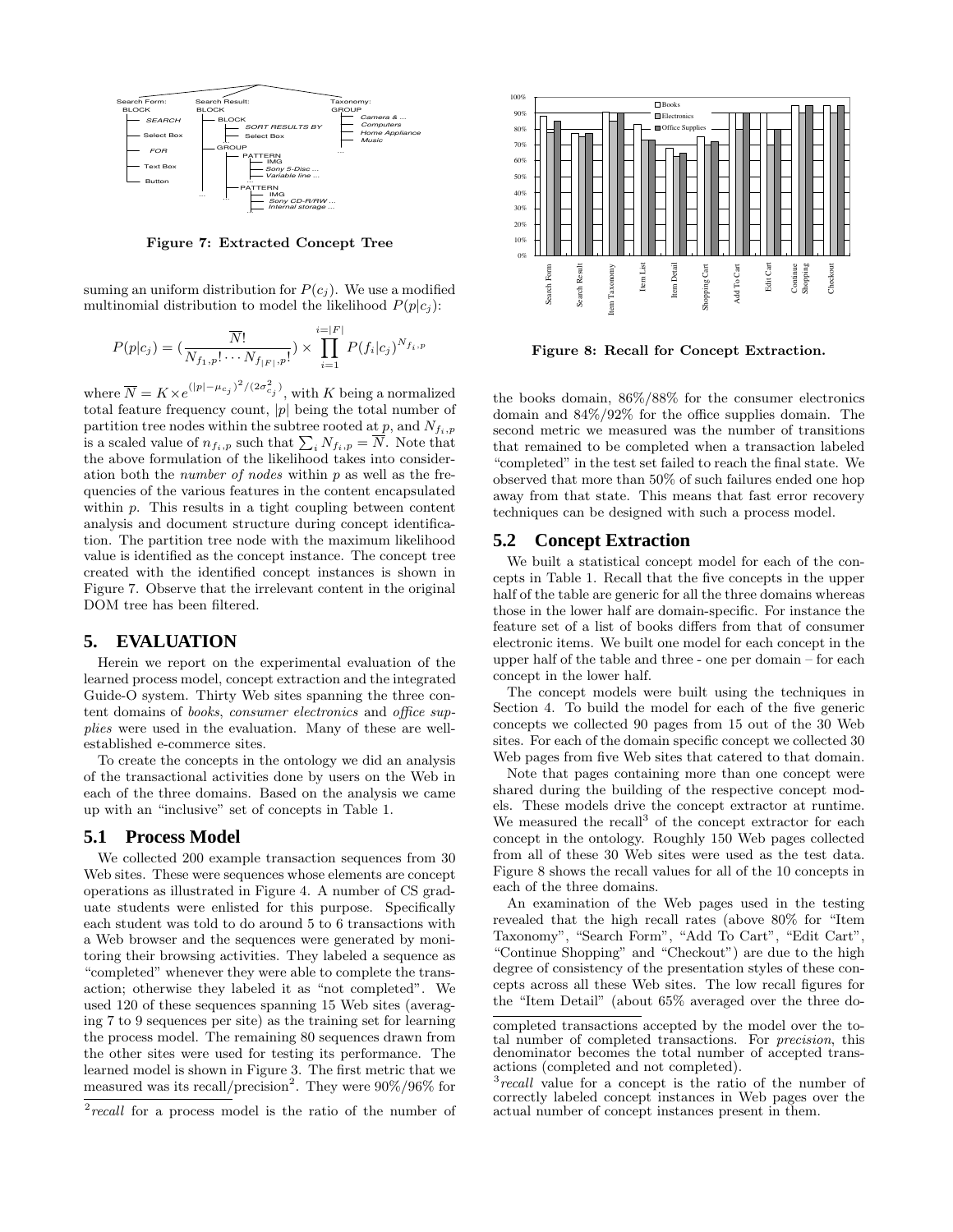mains) and "Shopping Cart" (about 70%) are mainly due to the high degree of variation in their features across different Web sites. A straightforward way to improve the recall of such concepts is to use more training data. However even this may not help for concepts such as "Add To Cart" that rely on keywords as the predominant feature. Quite often these are embedded in a image precluding textual analysis. It appears that in such cases local context surrounding the concept can be utilized as a feature to improve recall.

## **5.3 Integrated System**

We conducted quantitative and qualitative evaluation of the integrated system; the former measured time taken to conduct Web transactions and the latter surveyed user experience. The evaluation was conducted separately for each domain using the corresponding domain-specific concept extractors (see Section 5.2).

- Experimental Setup: We used a 1.2 GHz desktop machine with 256 MB RAM as the computing platform for running the core Guide-O system (shown within the outermost box in Figure 2). We also used it to run Guide-O-Speech. To do that we installed our own VoiceXML interpreter along with off-the-shelf speech SDK components. Guide-O-Mobile was architected to run as a client/server application with the machine running the core Guide-O system as the server and a 400MHz iPaq with 64MB RAM as the client. Thirty CS graduate students were used as evaluators. Prior to evaluation they were trained on how to use the two systems. We chose 18 Web sites (6 for each domain) to evaluate Guide-O-Mobile and 9 (3 for each domain) to evaluate Guide-O-Speech. We conducted roughly 5 to 6 transactions on each of them and calculated mean  $(\mu)$  and standard deviation  $(\sigma)$ for all the measured metrics. Over 93.33% of those transactions could be completed. Evaluation of the integrated system is based on these completed transactions.

#### - Quantitative Evaluation of:

(i) Guide-O-Speech. Evaluators were asked to measure the total time taken to complete the transactions with Guide-O-Speech. The screen was disabled and evaluators had to interact with the system using a headphone and a keyboard. For baseline comparison, evaluators were also asked to conduct another experiment with the JAWS screen reader on the same set of transactions. For every page used in a transaction sequence they were asked to record the time it took JAWS to read from the beginning of the page until the end of the selected concept's content. The sum of these times over all the pages associated with the transaction denotes the time taken to merely listen to the content of the selected concepts with a screen reader. Table 2 lists the metrics measured for each Web site. Observe that Guide-O-Speech compares quite favorably with the best-of-breed screen readers and hence can serve as a practical assistive device for doing online transactions.

(ii) Guide-O-Mobile. Evaluators first conducted transactions with Guide-O-Mobile. Next they did the same set of transactions with the original pages loaded onto the iPaq, i.e. the page fetched from the Web was dispatched "as is" to the iPaq. Figure 9(a) lists the metrics measured. The "page load time" column contains the times taken to load the original pages into the iPaq. The "analysis time" is the time taken by the Guide-O server to fetch pages from the Web, do content analysis, generate the DHTML page of the extracted concepts and upload them onto the handheld. In-

|                     |          |          |        |          | using)<br>Time Taken |          |        |          |  |
|---------------------|----------|----------|--------|----------|----------------------|----------|--------|----------|--|
| Web Sites           | Voice    |          | Pages  |          | Guide-O-             |          | JAWS   |          |  |
|                     | Interac- |          | Ex-    |          | Speech               |          | Screen |          |  |
|                     | tions    |          | plored |          |                      |          | Reader |          |  |
|                     | $\mu$    | $\sigma$ | $\mu$  | $\sigma$ | $\mu$                | $\sigma$ | $\mu$  | $\sigma$ |  |
| Amazon              | 8        | $\Omega$ | 5      | $\Omega$ | 306.1                | 13.73    | 1300   | 120.2    |  |
| ΒN                  | 9        | 0.82     | 5      | $\Omega$ | 351.5                | 40.78    | 1130   | 176.78   |  |
| AbeBooks            | 10.8     | 0.96     | 6      | 0.82     | 384.9                | 31.35    | 700    | 176.78   |  |
| Amazon              | 9.8      | 3.1      | 5.2    | 1.26     | 386.6                | 60.15    | 1413   | 130.11   |  |
| Comp <sub>USA</sub> | 9        | 1.15     | 6      | 0.82     | 360.5                | 13.34    | 931.5  | 211.42   |  |
| tigerdirect         | 9.4      | 1.29     | 6      | 0.82     | 357.7                | 30.07    | 1293   | 212.13   |  |
| OfficeMAX           | 10       | 0.82     | 5.8    | 0.96     | 341.6                | 23.69    | 686    | 61.52    |  |
| OfficeDepot         | 10       | 2.16     | 6      | 1.41     | 309.9                | 45.87    | 604    | 55.23    |  |
| QuillCorp           | 9.6      | 1.73     | 5.2    | 0.96     | 382.6                | 49.61    | 625    | 51.84    |  |
| .                   |          |          |        |          |                      |          |        |          |  |

\*All times are in seconds .

Table 2: Guide-O-Speech Performance.

| C1                     | Did you find the concepts used in doing | 93.33% |
|------------------------|-----------------------------------------|--------|
|                        | the transaction informative?            |        |
| $\overline{\text{C2}}$ | Do they capture all the useful informa- | 76.67% |
|                        | tion in the Web pages?                  |        |
| $\overline{\text{C3}}$ | Did they help in accomplishing the      | 86.67% |
|                        | transaction?                            |        |
| S1                     | How often were you able to find the de- | 96.67% |
|                        | sired item?                             |        |
| S <sub>2</sub>         | How often were you able to complete     | 93.33% |
|                        | the transaction for the item found?     |        |
| S3                     | Do you feel that the system restricted  | 80%    |
|                        | your navigation?                        |        |
| S4                     | Did you find the system useful for con- | 96.67% |
|                        | ducting transactions?                   |        |

Table 3: Questionnaire with Response

teraction time is measured from the moment a page is loaded into the iPaq until the user takes a navigable action like a form fillout, clicking a link, etc. Figures 9(b) and (c) graphically present the overall<sup>4</sup> and interaction times respectively.

Observe the significant decrease (factor of two) in interaction time to complete a Web transaction using Guide-O-Mobile. This reduction is mainly due to the filtering away of irrelevant content by the process model. Consequently the user avoids needless scrolling steps. Furthermore since the transaction is goal directed by the process model the user is able to complete the transaction in fewer steps. Another advantage of filtering away irrelevant content is the relatively small page load times, which have been included in the "analysis time".

#### - Qualitative Evaluation:

To gauge user experience we prepared a questionnaire for the evaluators (see Tables 3). They were required to answer them upon completing the quantitative evaluation. The questions were organized into two broad categories – system  $(S1 \text{ to } S4)$  and concepts  $(C1 \text{ to } C3)$  – the former to assess the overall functionality and usability of the Guide-O system and the latter to determine the effectiveness of the semantic concepts in doing Web transactions. The questions were quite generic and applicable to both Guide-O-Mobile and Guide-O-Speech. All of the concept questions except S1 and S2 required a yes/no response. From the responses we computed the mean percentage shown in the table.

 $^4\rm{Overall}$  time is page load time  $+$  interaction time for original Web page and analysis time  $+$  interaction time for Guide-O-Mobile in Figure 9(a).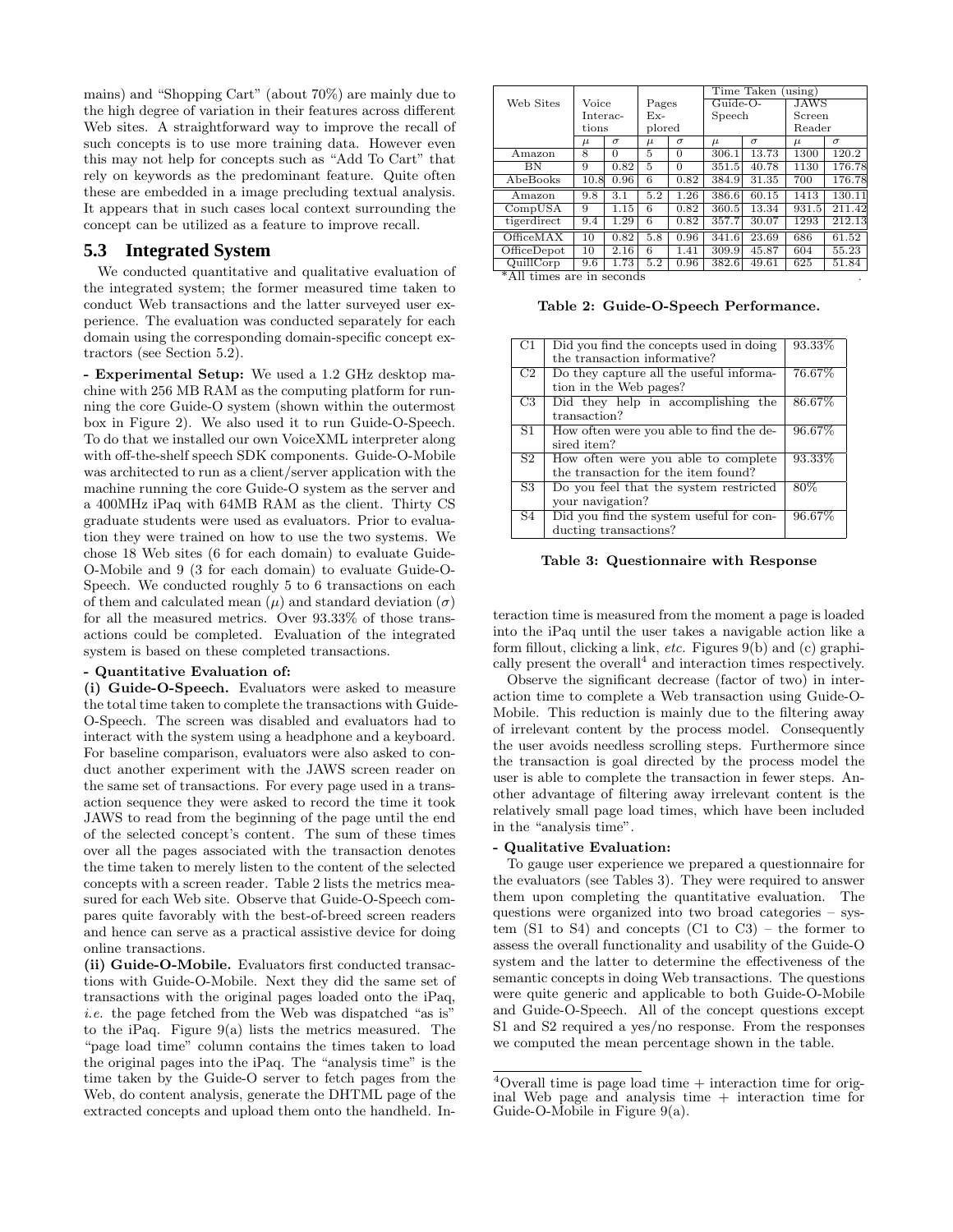|                            | Web<br>Original |                  |             |          | Guide-O-Mobile |          |             |          | 600                                                                                                      |
|----------------------------|-----------------|------------------|-------------|----------|----------------|----------|-------------|----------|----------------------------------------------------------------------------------------------------------|
|                            |                 | Page in Handheld |             |          |                |          |             |          | □ Original Web Page<br>□ Guide-O-Mobile                                                                  |
| Web Sites                  | page            | $_{\text{load}}$ | interaction |          | analysis       |          | interaction |          | 500                                                                                                      |
|                            | time            |                  | time        |          | time           |          | time        |          |                                                                                                          |
|                            | $\mu$           | $\sigma$         | $\mu$       | $\sigma$ | $\mu$          | $\sigma$ | $\mu$       | $\sigma$ | $\frac{1}{90}$ 400                                                                                       |
| Amazon                     | 236.2           | 11.78            | 236         | 15.48    | 74.4           | 5.98     | 127         | 9.77     |                                                                                                          |
| BN                         | 293.2           | 31.59            | 194.6       | 34.79    | 73.2           | 7.95     | 101         | 14.23    | $\mathop{\mathbb{E}}_{\mathbb{H}}^{3\,0\,0}$                                                             |
| Khazana                    | 285.2           | 4.66             | 204.2       | 7.4      | 72.4           | 5.5      | 96.6        | 11.78    | 200                                                                                                      |
| Blackwell                  | 337.2           | 39.96            | 176         | 35.94    | 73.6           | 3.13     | 107.2       | 5.63     | 100                                                                                                      |
| Angusrobertson             | 208.6           | 12.97            | 170.6       | 14.01    | 67.6           | 4.67     | 88.8        | 23.36    |                                                                                                          |
| AbeBooks                   | 195.6           | 23.04            | 179.8       | 9.83     | 72.6           | 4.93     | 102.6       | 13.09    | $\circ$<br>Books<br>Office Supplies<br>Electronics                                                       |
| Buy                        | 384.2           | 46.82            | 311.6       | 21.17    | 87.4           | 8.47     | 160.4       | 13.24    |                                                                                                          |
| Amazon                     | 237.6           | 6.19             | 232.6       | 8.26     | 75.2           | 5.12     | 111.8       | 19.28    | (b) Overall time                                                                                         |
| Bestbuy                    | 283             | 24.1             | 251.2       | 16.63    | 83.8           | 5.32     | 130.2       | 22.31    | 300                                                                                                      |
| CompUSA                    | 272             | 11.22            | 227.4       | 12.2     | 84.6           | 5.68     | 115.6       | 7.3      | □ Original Web Page<br><b>□</b> Guide-O-Mobile                                                           |
| eCost                      | 224.6           | 26.54            | 287.4       | 42.65    | 78.2           | 11.3     | 142.6       | 14.89    |                                                                                                          |
| outpost                    | 326.4           | 45.8             | 179.6       | 17.69    | 65.6           | 6.54     | 134         | 20.19    | $\begin{smallmatrix} \widehat{\mathbf{U}} & 2 & 0 & 0 \ 0 & 0 & 0 & 0 \ 0 & 0 & 0 & 0 \end{smallmatrix}$ |
| tigerdirect                | 239             | 8.12             | 193.6       | 32.97    | 70             | 7.04     | 116.6       | 16.56    |                                                                                                          |
| OfficeMAX                  | 179.2           | 42.61            | 220.8       | 25.59    | 77.8           | 8.44     | 107.2       | 20.22    | Time                                                                                                     |
| <b>OfficeDepot</b>         | 189.4           | 20.01            | 195         | 9.51     | 73.6           | 7.23     | 127.6       | 7.5      | 100                                                                                                      |
| Walmart                    | 300.6           | 54.16            | 220.2       | 23.92    | 95.4           | 12.66    | 123.2       | 17.71    |                                                                                                          |
| Shop                       | 383.6           | 48.15            | 227.4       | 10.76    | 89.4           | 11.61    | 99.4        | 16.83    |                                                                                                          |
| QuillCorp                  | 328.4           | 41.36            | 191.4       | 22.32    | 71.8           | 8.41     | 79.8        | 6.53     | $\Omega$<br>Books<br>Electronics<br>Office Supplies                                                      |
| *All times are in seconds. |                 |                  |             |          |                |          |             |          |                                                                                                          |
|                            |                 |                  | (a)         |          |                |          |             |          | (c)<br>Interaction time                                                                                  |

Figure 9: Guide-O-Mobile Performance.

#### - Survey Results:

A large percentage of evaluators felt that the concepts presented were self-explanatory and contained enough information based on which they could take the right steps to make progress on their transactions (response to question C1). Some evaluators felt that notification of promotional offers, coupons, etc. was important and that such concepts ought to be presented (response to question C2).

Most were able to find the items they were looking for (response to question S1). However at times they were unable to complete the transaction (The "no" response to questions C3 and the unfinished transactions in S2). Analysis of such transactions revealed that in many cases the problem arose because: (a) the expected concepts in a state were not extracted; (b) the extracted concepts were mislabeled; (c) the model could not make the correct transition. The last two problems could be addressed by training the concept extractor and the process model with more examples.

Quite a few evaluators felt that they expected more flexibility on how they can complete the transaction (response to question S3). Observe that the number of possible paths to complete a transaction is limited by the training data and hence this criticism can be addressed with more training. Overall they all felt that the system was adequate to do their tasks (response to question S4).

Evaluators also had general comments. In particular they all felt that the system requires help utilities to assist users to become familiar with the use and effect of each concept.

## **6. RELATED WORK**

The work described in this paper has broad connections to research in Web services, semantic understanding of Web content, automata learning, non-visual Web access and browsing with mobile devices.

Web Services: This is an emerging paradigm that focuses on technologies that let service providers to export their

functionalities on the Web so as to facilitate automated ecommerce. It has given rise to standardization efforts resulting in languages such as WSDL for describing services, SOAP for accessing services, UDDI for service discovery and integration, BPEL4WS for business process specification, and OWL-S as an ontology for semantic description of service metadata. Service providers are beginning to utilize them for exposing their services. (see for example http://www.amazon.com/webservices) The complimentary task of annotating service descriptions with semantic metadata has been addressed in [15, 21, 29]. In contrast to these works we address a different kind of annotation problem, namely automatic annotation of different kinds of concepts that can occur in a Web page.

Web services expose very basic functionalities which by themselves are not sufficient to conduct complex transactions. For instance, Amazon's Web service exposes basic tasks such as searching for a product, adding a product into the shopping cart, etc. One has to compose these primitive services in order to perform complex transactions. This problem has been receiving attention lately [1, 6, 27, 32, 34]. All these works typically use process definitions and an ontology to create the composite service with varying degrees of automation. Note that our technique is based on composing operations over Web pages instead of services. A vast majority of transactions on the Web are still conducted over HTML pages. This focus on Web pages is what sets our work apart from those in Web services. Also note that our approach to Web transactions is quite flexible, in the sense that the users can define their own "personalized" transactional service instead of being confined to whatever service is exposed by the provider.

Semantic analysis of Web content: The essence of the technique underlying our content analysis module is to partition a page into segments containing "semantically" related items and classify them against concepts in the ontology. Web page partitioning techniques have been proposed for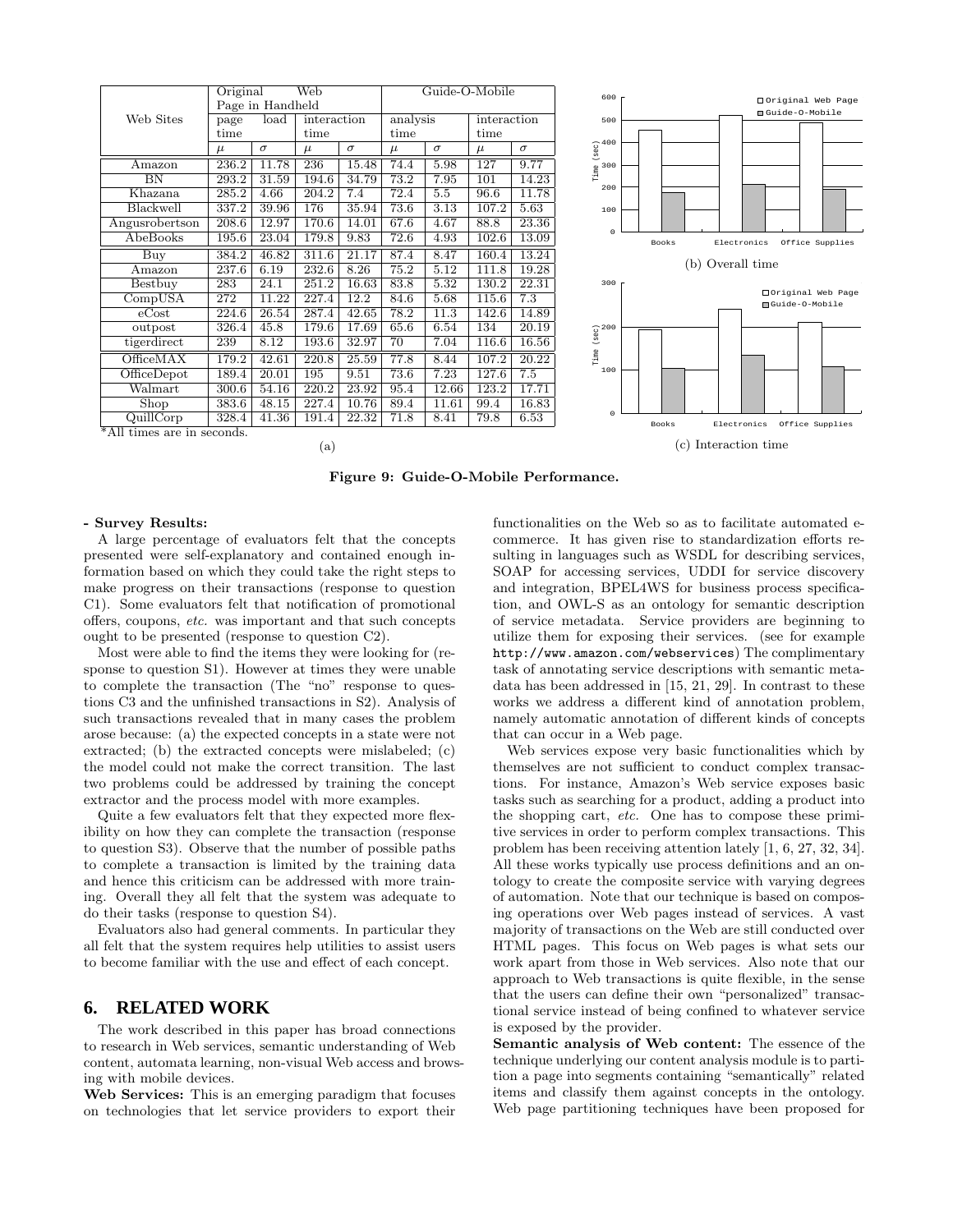adapting content on small screen devices [5, 7, 37], content caching [26], data cleaning [30, 36], and search [38]. The idea of using content similarities for semantic analysis was also recently explored in [40] in the context of Web forms. The fundamental difference between our technique and all the above works is the integration of inferring a page's logical structure  $(e.g.,\)$  the partition tree in Figure 5(b)) with feature learning. This allows us to define and learn features (e.g., p-grams and t-grams) using the partition tree. These features facilitate the identification of concepts in partitions.

Concept identification in Web pages is related to the body of research on semantic understanding of Web content. Powerful ontology management systems and knowledge bases have been used for interactive annotation of Web pages [14, 16]. More automated approaches combine them with linguistic analysis [23], segmentation heuristics [10, 11], and machine learning techniques [9, 13]. Our semantic analysis technique is an extension of our previous work [18] and, in contrast to all the above, does not depend on rich domain information. Instead, our approach relies on light-weight features in a machine learning setting for concept identification. This lets users define personalized semantic concepts thereby lending flexibility to modeling Web transactions.

It should also be noted that the extensive work on wrapper learning [17] is related to concept identification. However, wrappers are syntax-based solutions and are neither scalable nor robust when compared to semantics-based techniques. Process Model Learning: Our work on learning process models from user activity logs is related to research in mining workflow process models (see [33] for a survey). However, our current definition of a process is simpler than traditional notions of workflows. For instance, we do not use sophisticated synchronization primitives. Hence we are able to model our processes as DFAs instead of workflows and learn them from example sequences. Learning DFAs is a thoroughly researched topic (see [19] for a comprehensive survey). A classical result is that learning the smallest size DFA that is consistent with respect to a set of positive and negative training examples is NP-hard [2]. This spurred a number of papers describing efficient heuristics for DFA learning  $(e.g., [19, 20])$ . We have not proposed any new DFA learning algorithm. Instead we adapted the simple yet effective heuristic with low time complexity described in [20].

Navigating to relevant pages in a site using the notion of "information scent" has been explored in [8]. This notion is modeled using keywords extracted from pages specific to that site. In contrast our process model is domain specific and using it a user can do online transactions on sites that share similar content semantics.

Content Adaptation: Adapting Web content for browsing with handhelds and speech interfaces is an ongoing research activity. Initial efforts at adapting Web content for smallscreen devices used WML (Wireless Markup Language) and WAP (Wireless Application Protocol) for designing and displaying Web pages [4]. These approaches relied on content providers to create WML content. Subsequent research [5, 7, 35, 37] dealt with adapting HTML content onto these devices by organizing the Web page into tree-like structures and summarizing the content within these structures for efficient browsing. In our work we need to first filter away the content based on the transactional context represented by the states of the process model. Summarization can be used to present the filtered content succinctly.

Technologies for making the Web accessible to visually handicapped individuals via non-visual interfaces analogous to [25] include work on browser level support  $(e.g., 3]$ ), content adaptation and summarization(e.g., [28, 39]), ontologydirected exploratory browsing as in our HearSay audiobrowser [24], and organization and annotation of Web pages for effective audio rendition [22, 31]. How we differ with these works is similar to the differences highlighted above vis-avis content adaptation research for handhelds. Specifically we need a more global view of the content in a set of pages in order to determine what should be filtered in a state. An interesting outcome of this generality is that by collapsing all the states in the process model into a single state, our speech-based HearSay system for exploratory browsing becomes a special case of Guide-O-Speech.

## **7. CONCLUSION**

The use of complete Web pages for doing online transactions under constrained interaction modalities can cause severe information overload on the end user. Model-directed Web transaction can substantially reduce if not eliminate this problem. Our preliminary experimentation with Guide-O seems to suggest that it is possible to achieve such reductions in practice. Future research will focus on extensive usability studies of Guide-O's speech and handheld interfaces. Currently Guide-O-Mobile is set up to run as a client/server application with the server doing the bulk of the processing. In the future it should be possible to port all the server steps to the handheld when improvements in handheld hardware and software technologies will provide more memory and a richer set of browser operations than what are currently available in handheld. In addition, displaying concepts compactly in handhelds along the lines suggested in [12] will further improve the user's ease of interaction. Finally integration of our framework with Web services standards is an interesting problem. Success here will let us specify the process model in BPEL4WS which in turn will enable interoperation with sites exposing Web pages as well as those exposing Web services.

Acknowledgements: This work was supported in part by NSF grants CCR-0311512 and IIS-0534419.

## **8. REFERENCES**

- [1] S. Agarwal, S. Handschuh, and S. Staab. Surfing the service web. In Intl. Semantic Web Conf. (ISWC), 2003.
- [2] D. Angluin. On the complexity of minimum inference of regular sets. Information and Control, 39(3):337–350, 1978.
- [3] C. Asakawa and T. Itoh. User interface of a home page reader. In ACM Intl. Conf. on Assistive Technologies (ASSETS), 1998.
- [4] G. Buchanan, S. Farrant, M. Jones, H. Thimbleby, G. Marsden, and M. Pazzani. Improving mobile internet usability. In Intl. World Wide Web Conf.  $(WWW)$ , 2001.
- [5] O. Buyukkoten, H. Garcia-Molina, A. Paepcke, and T. Winograd. Power browser: Efficient web browsing for pdas. In ACM Conf. on Human Factors in Computing Systems (CHI), 2000.
- [6] L. Chen, N. Shadbolt, C. A. Goble, F. Tao, S. J. Cox, C. Puleston, and P. R. Smart. Towards a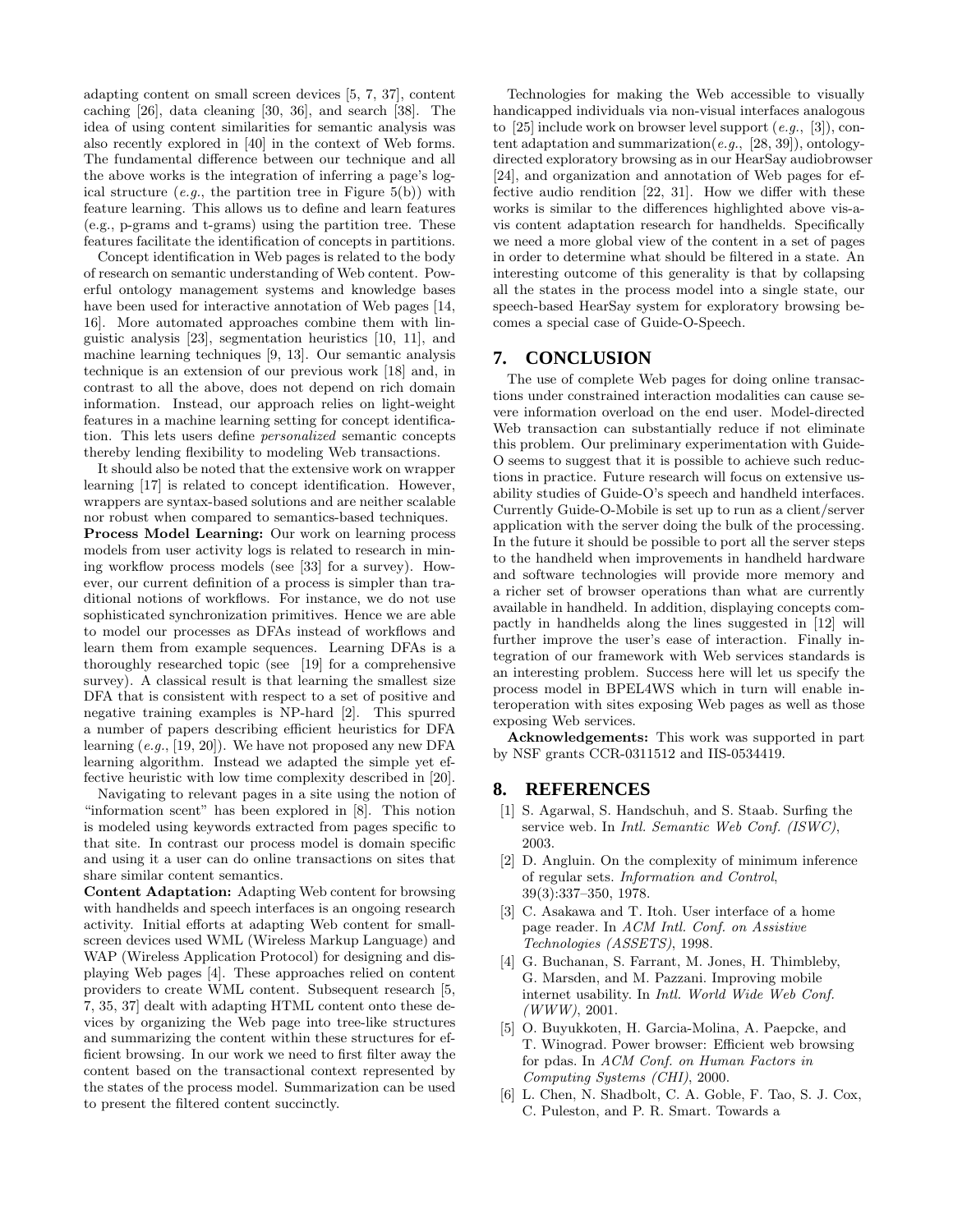knowledge-based approach to semantic service composition. In Intl. Semantic Web Conf. (ISWC), 2003.

- [7] Y. Chen, W.-Y. Ma, and H.-J. Zhang. Detecting web page structure for adaptive viewing on small form factor devices. In Intl. World Wide Web Conf.  $(WWW)$ , 2003.
- [8] E. Chi, P. Pirolli, K. Chen, and J. Pitkow. Using information scent to model user information needs and actions on the web. In ACM Conf. on Human Factors in Computing Systems (CHI), 2001.
- [9] P. Cimiano, S. Handschuh, and S. Staab. Towards the self-annotating web. In Intl. World Wide Web Conf.  $(WWW)$ , 2004.
- [10] S. Dill, N. Eiron, D. Gibson, D. Gruhl, R. Guha, A. Jhingran, T. Kanungo, S. Rajagopalan, A. Tomkins, J. Tomlin, and J. Yien. SemTag and Seeker: Bootstrapping the semantic web via automated semantic annotation. In Intl. World Wide Web Conf. (WWW), 2003.
- [11] M. Dzbor, J. Domingue, and E. Motta. Magpie towards a semantic web browser. In Intl. Semantic Web Conf. (ISWC), 2003.
- [12] M. Florins and J. Vanderdonckt. Graceful degradation of user interfaces as a design method for multiplatform systems. In Intl. Conf. on Intelligent User Interface (IUL), 2004.
- [13] B. Hammond, A. Sheth, and K. Kochut. Semantic enhancement engine: A modular document enhancement platform for semantic applications over heterogenous content. In V. Kashyap and L. Shklar, editors, Real World Semantic Applications. IOS Press, 2002.
- [14] J. Heflin, J. A. Hendler, and S. Luke. SHOE: A blueprint for the semantic web. In D. Fensel, J. A. Hendler, H. Lieberman, and W. Wahlster, editors, Spinning the Semantic Web.
- [15] A. Hess, E. Johnston, and N. Kushmerick. Assam: A tool for semi-automatically annotating semantic web services. In Intl. Semantic Web Conf. (ISWC), 2004.
- [16] J. Kahan, M. Koivunen, E. Prud'Hommeaux, and R. Swick. Annotea: An open rdf infrastructure for shared web annotations. In Intl. World Wide Web Conf. (WWW), 2001.
- [17] A. Laender, B. Ribeiro-Neto, A. da Silva, and J. Teixeira. A brief survey of web data extraction tools. SIGMOD Record, 31(2), 2002.
- [18] S. Mukherjee, I. Ramakrishnan, and A. Singh. Bootstrapping semantic annotation for content-rich html documents. In Intl. Conf. on Data Engineering (ICDE), 2005.
- [19] K. Murphy. Passively Learning Finite Automata, 1995.
- [20] J. Oncina and P. Garc. Inferring regular languages in polynomial update time. World Scientific Publishing, 1991. Pattern Recognition and Image Analysis.
- [21] A. Patil, S. Oundhakar, A. Sheth, and K. Verma. Meteor-s web service annotation framework. In Intl. World Wide Web Conf. (WWW), 2004.
- [22] E. Pontelli, W. Xiong, D. Gillian, E. Saad, G. Gupta, and A. Karshmer. Navigation of html tables, frames, and xml fragments. In ACM Intl. Conf. on Assistive

Technologies (ASSETS), 2002.

- [23] B. Popov, A. Kiryakov, A. Kirilov, D. Manov, D. Ognyanoff, and M. Goranov. Kim - semantic annotation platform. In Intl. Semantic Web Conf. (ISWC), 2003.
- [24] I. Ramakrishnan, A. Stent, and G. Yang. Hearsay: Enabling audio browsing on hypertext content. In Intl. World Wide Web Conf. (WWW), 2004.
- [25] T. Raman. Audio system for technical readings. PhD Thesis, Cornell University, 1994.
- [26] L. Ramaswamy, A. Iyengar, L. Liu, and F. Douglis. Automatic detection of fragments in dynamically generated web pages. In Intl. World Wide Web Conf.  $(WWW)$ , 2004.
- [27] J. Rao, P. Küngas, and M. Matskin. Logic-based web services composition: From service description to process model. In Intl. Conference on Web Services (ICWS), 2004.
- [28] J. T. Richards and V. L. Hanson. Web accessibility: a broader view. In Intl. World Wide Web Conf.  $(WWW)$ , pages 72–79, 2004.
- [29] M. Sabou, C. Wroe, C. Goble, and G. Mishne. Learning domain ontologies for web service descriptions: An experiment in bioinformatics. In Intl. World Wide Web Conf. (WWW), 2005.
- [30] R. Song, H. Liu, J.-R. Wen, and W.-Y. Ma. Learning block importance models for web pages. In Intl. World Wide Web Conf. (WWW), 2004.
- [31] H. Takagi, C. Asakawa, K. Fukuda, and J. Maeda. Site-wide annotation: Reconstructing existing pages to be accessible. In ACM Intl. Conf. on Assistive Technologies (ASSETS), 2002.
- [32] P. Traverso and M. Pistore. Automated composition of semantic web services into executable processes. In Intl. Semantic Web Conf. (ISWC), 2004.
- [33] W. van der Aalst and A. Weijters. Process mining: A research agenda. Computers and Industry, 53:231–244, 2004.
- [34] A. Wombacher, P. Fankhauser, and E. J. Neuhold. Transforming bpel into annotated deterministic finite state automata for service discovery. In Intl. Conference on Web Services (ICWS), 2004.
- [35] C. Yang and F. L. Wang. Fractal summarization for mobile devices to access large documents on the web. In Intl. World Wide Web Conf. (WWW), 2003.
- [36] L. Yi and B. Liu. Eliminating noisy information in web pages for data mining. In ACM Conf. on Knowledge Discovery and Data Mining (SIGKDD), 2003.
- [37] X. Yin and W. S. Lee. Using link analysis to improve layout on mobile devices. In Intl. World Wide Web Conf. (WWW), 2004.
- [38] S. Yu, D. Cai, J.-R. Wen, and W.-Y. Ma. Improving pseudo-relevance feedback in web information retrieval using web page segnmentation. In Intl. World Wide Web Conf. (WWW), 2003.
- [39] M. Zajicek, C. Powell, and C. Reeves. Web search and orientation with brookestalk. In Proceedings of Tech. and Persons with Disabilities Conf., 1999.
- [40] Z. Zhang, B. He, and K. C.-C. Chang. Understanding web query interfaces: Best-effort parsing with hidden syntax. In ACM Conf. on Management of Data